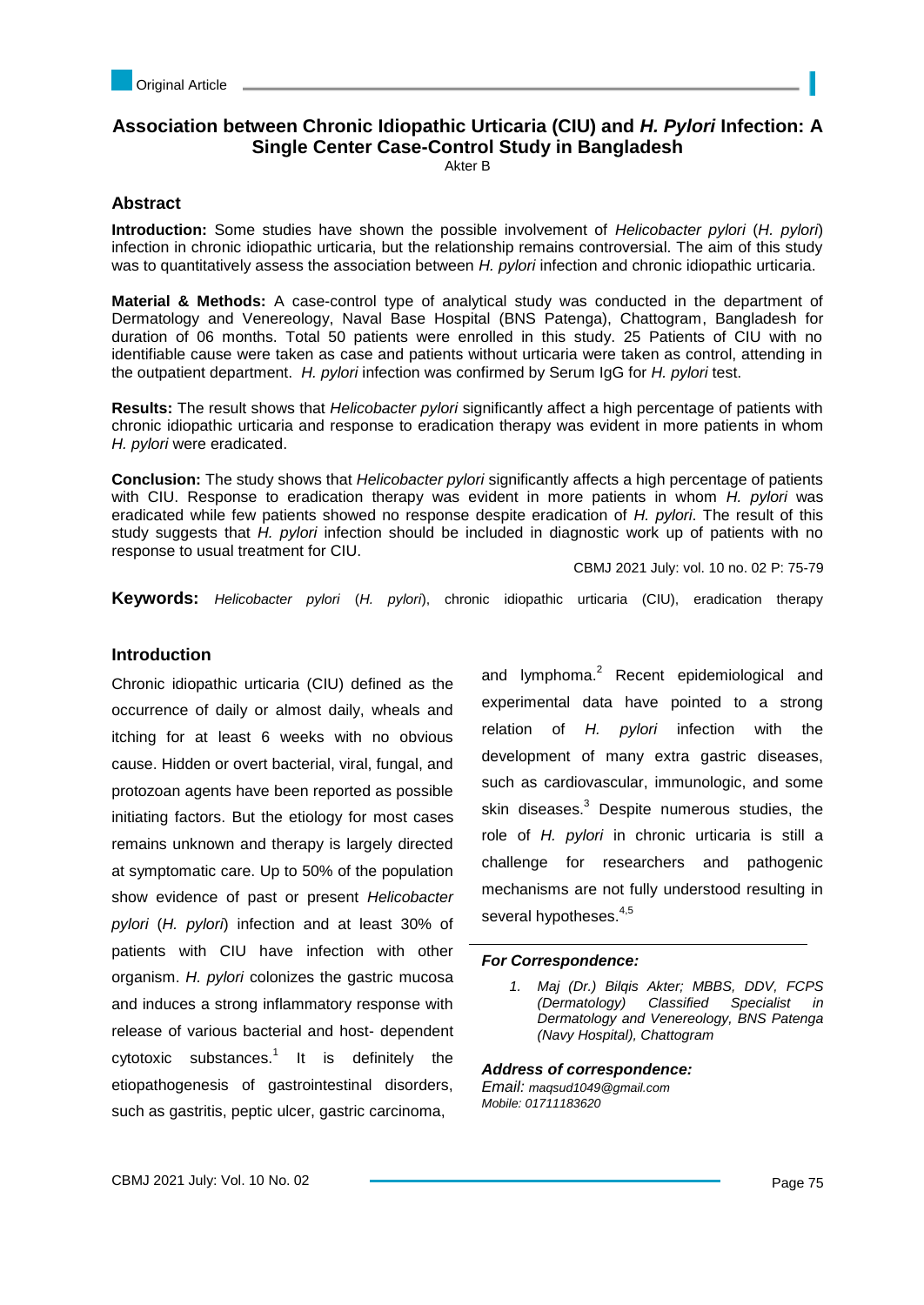#### Original Article

Autoimmune mechanism and in some cases, specific IgE antibodies have been described for *H. pylori* antigens, both in patients with chronic urticaria and in patients with complete remission after eradication of *H. pylori* infection.<sup>6,7</sup>

In addition, it was demonstrated that *H. pylori* can increase serum and tissue levels of nitrous oxide (NO), a free radical which plays an important role in inflammation and immunomodulation.<sup>8</sup> Some studies have found a link between H. pylori infection and CIU. $^{9-11}$  Other studies, however, disagree with these findings and have found that *H. pylori* prevalence does not differ from that of control groups.<sup>12,13</sup> Based on current understanding of CIU and *H. pylori*, current study has conducted to further investigate the possible association. The existence of a correlation between *H. pylori* and CIU may help clinician to find more effective methods to treat people with CIU. Moreover it will provide the base line information to the researcher for further study.

### **Materials and Methods**

This case-control type of analytical study was conducted among 50 purposively selected patients attending in the Dermatology & Venereology outpatient department (OPD) at BNS Patenga, Chattogram, Bangladesh from November 2020 to April 2021 (six months). Twenty five patients of CIU with no identifiable cause was taken as case and 25 age and sex matched patients without urticaria attended OPD for other reasons was taken as control for this study. Only adult (age between 18-60 years), clinically diagnosed case of CIU were enrolled. Patients with pregnancy, food allergy, medications, connective tissue and thyroid diseases, malignancies, receiving corticosteroids, immunosuppressive therapy or renal replacement therapy, ASST (+), and unwilling to give informed consent were excluded from the study.

The investigations method includes questionnaire, clinical evaluation and laboratory methods. Complete blood count, total eosinophil count, serum IgG for *H. pylori*, urine routine examination, liver function test, serum test for hepatitis B and C, stool for parasites and ova, total IgE and investigation for focus of infection were carried out. *H. pillory* IgG positive cases were treated with oral 30 mg lansoprazole, 1 gm amoxicillin, and 500 mg clarithromycin twice daily for 14 days and symptom of CIU along with adverse effects drugs were observed for 12 weeks. Data analysis was performed by Statistical Package for Social Science (SPSS). Categorical variables were summarized as percentages, and continuous variables were expressed as the mean  $\pm$  standard deviation. Level of significance was measured by using chisquare test (χ2), t-test, F test (ANOVA) for categorical variables and nonparametric Kruskal-Wallis test for continuous variables where applicable. Level of significance (p value) was set at 0.05. Ethical clearance was obtained from ethical clearance committee headed by commanding officer of BNS Patenga, Chattogram.

(Note: Sensitivity & Specificity of the IgE of IgG is not mentioned. It is also need to mention the comparison of Gold standard *H. Pylori* to IgG)

### **Results**

| <b>Sex</b>     | Group          |                      |            | Р     |    |
|----------------|----------------|----------------------|------------|-------|----|
|                | Case(A)        | Control (B)          |            | value |    |
| Male           | 10 (40%)       | 15 (60%)             |            | 0.157 |    |
| Female         | 15 (60%)       | 10 (40%)             |            |       |    |
| <b>Total</b>   | 25 (100%)      | 25 (100%)            |            |       |    |
| $*$ Chi cauaro | $+0e+$<br>1100 | dono<br>t٨<br>maxsum | $+ h \sim$ | امسا  | σt |

**Table 1: Distribution of patients according to sex (n=50)**

hi-square test was done to measure the significance.

Table 1 shows the distribution of patients according to sex. The difference between these two group is not statistically significant (P=0.157).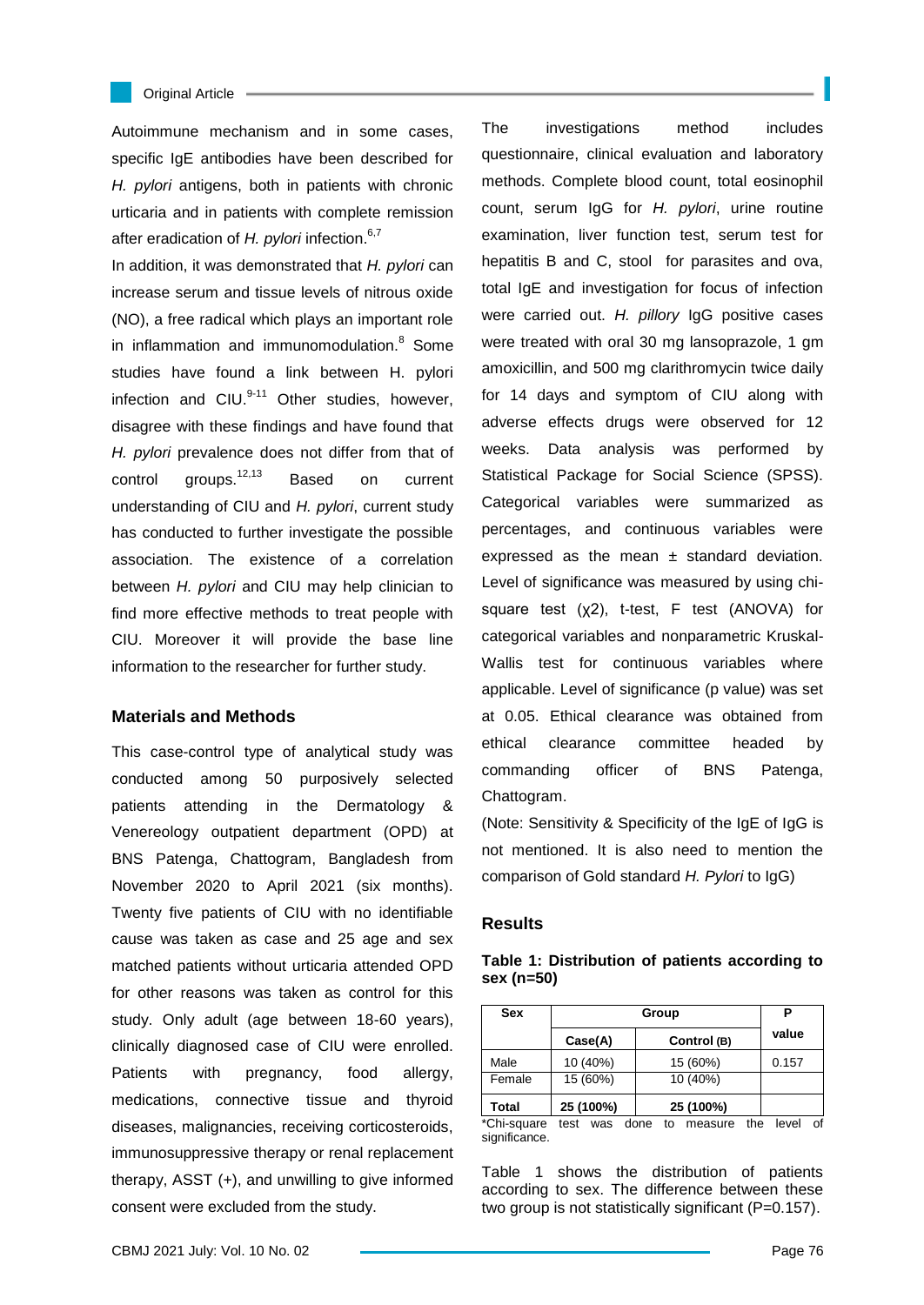

**Table 2: Distribution of patients according to age group (n=50**

| Age          | Group          |                    | Р     |
|--------------|----------------|--------------------|-------|
| group        | Case (A)       | Control (B)        | value |
| 20           | 1(4%)          | 3(12%)             | 0.053 |
| $21 - 30$    | 5(20%)         | 7 (28%)            |       |
| $31 - 40$    | 10 (40%)       | 12 (48%)           |       |
| 41-50        | 5(20%)         | 1(4%)              |       |
| >50          | 4 (16%)        | 2(8%)              |       |
| <b>Total</b> | 25 (100%)      | 25 (100%)          |       |
| Mean±<br>SD  | 38.96 ± 10.632 | $33.00 \pm 10.607$ |       |

\*t test was done to measure the level of significance.

Table-2 shows difference between group A and B is not statistically significant (P=0.053).

# **Table 3: Distribution of patients according to occupation (n=50)**

| Occupation            | Group    |             | P     |
|-----------------------|----------|-------------|-------|
|                       | Case(A)  | Control (B) | value |
| Military<br>personnel | 6(24%)   | 11 (44%)    | 0.236 |
| Housewife             | 14 (56%) | 8 (32%)     |       |
| Student               | (4%)     | 3(12%)      |       |
| Civil<br>employee     | 4(16%)   | 3(12%)      |       |
| Total                 | 25(100%) | 25(100%)    |       |

\*Chi-square test was done to measure the level of significance.

Table- 3 shows the distribution of patient according to occupation. The difference between group A and group B are not statistically significant (P=0.236).

**Table 4: Distribution of patients according to Serum IgG for** *H. Pylori* **(n=50)**

|                  | Group     |             |       |
|------------------|-----------|-------------|-------|
| Serum IgG<br>for | Case(A)   | Control (B) | value |
| H. pylori        |           |             |       |
| Positive         | 15 (60%)  | 8 (32%)     | 0.047 |
| Negative         | 10 (40%)  | 17 (68%)    |       |
| Total            | 25 (100%) | 25 (100%)   |       |

Table-4 shows the distribution of patient according to *H. pylori* status. The difference between group A and group B are statistically significant (P=0.047)

**Figure 1: Bar diagram showing result after triple therapy (n-15)**



**Figure-2: Bar diagram showing adverse effect of triple therapy (n-15)**



## **Discussion**

In our study male to female ratio was 1:1.5 whereas the renowned study of Kanokvalai *et al* showed  $1:4.^{14}$  In group B male is predominant than female which is 15 (60.0%) and 10 (40.0%) cases respectively. The difference between these two group is statistically significant (p=0.047). Distribution of sex for positivity of IgG for *H. Pylori,* male respondents were more positive (8 persons with 53.3%) than female respondents (7 respondents with 46.7%). Among the 10 negative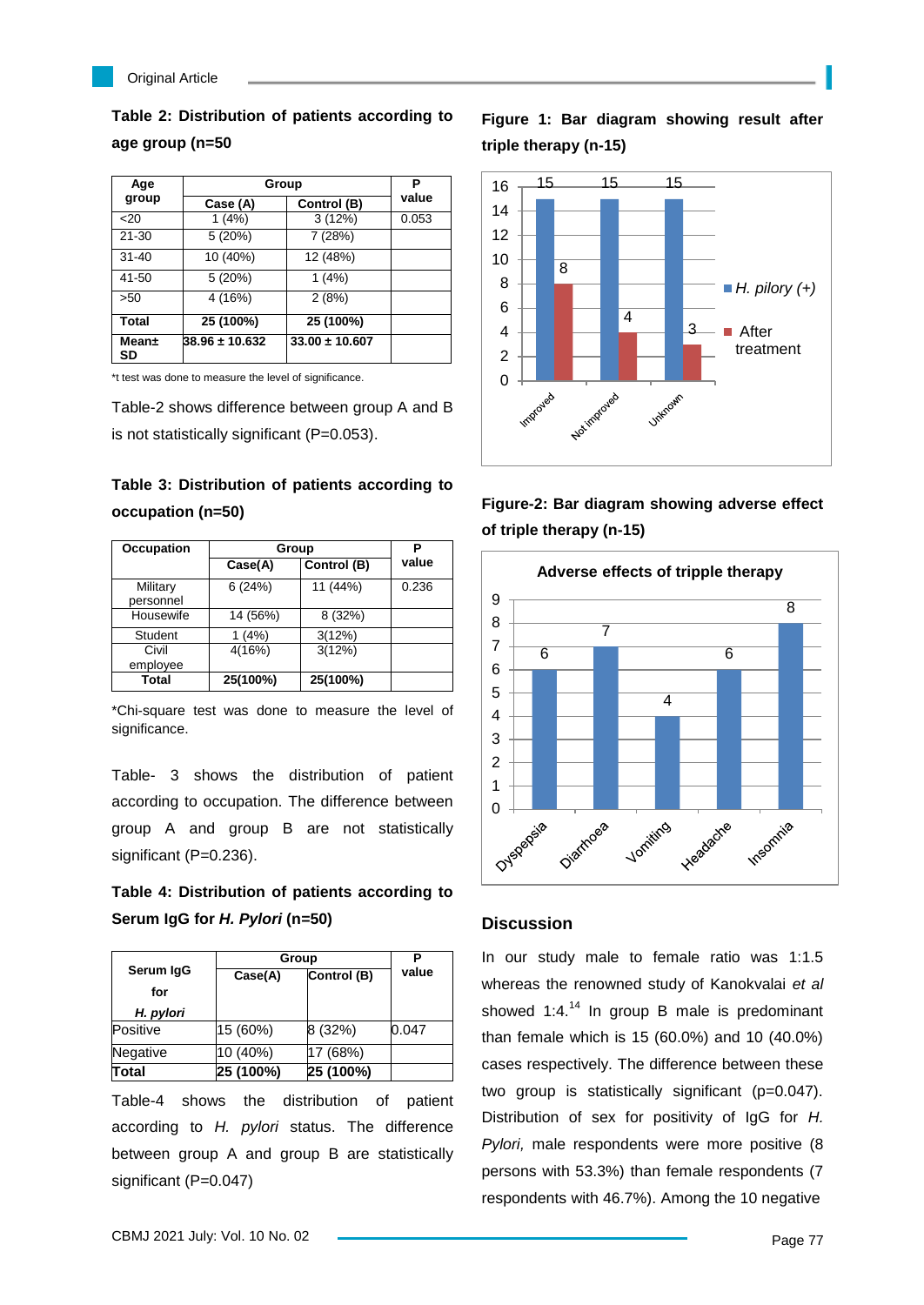results, 8 respondents (80%) were female and 2 respondents (20%) were males. Regarding age the Mean  $\pm$  SD of group A and group B are in 38.96 ± 10.632 and 33.00 ± 10.607 years respectively which was not statistically significant (P=0.053).

When we searched the positivity for IgG levels to detect *H. Pylori,* it was found that, in case of serum IgG positive respondents, male respondents were greater than the female counterparts. But the result was not significant. In group A majority are housewives which is 14 (56%) cases followed by military personnel, civil employee and student which are 6 (24%) cases, 4 (16%) cases, and 1 (4%) case respectively. In group B majority are military personnel which is 11 (44%) cases followed by housewife, student and civil employee which are 8 (32%) cases, 3 (12%) cases and 3 (12%) cases respectively. The difference between group A and group B are not statistically significant (P=0.236).

When we searched the positivity for IgG levels to detect *H. Pylori,* it was found that, in case of serum IgG positive respondents, male respondents were greater than the female counterparts. But the result was not significant. In group A majority are housewives which is 14 (56%) cases followed by military personnel, civil employee and student which are 6 (24%) cases, 4 (16%) cases, and 1 (4%) case respectively. In group B majority are military personnel which is 11 (44%) cases followed by housewife, student and civil employee which are 8 (32%) cases, 3 (12%) cases and 3 (12%) cases respectively. The difference between group A and group B are not statistically significant (P=0.236). To know the incidence of serum IgG for *H. Pylori* amongst the different occupation of the respondents, it was seen that the Housewives and military personnel have the highest percentage (40%) of positive serum IgG. In the research work of Tachihara RT,

*et al* describes the house wives gave the incidence of 20% only.<sup>15</sup>

One of our important diagnostic tools was to see the IgG level in serum to detect *H. Pylori* infestation among the patients, so this distribution of patients according to Serum IgG for *H. pylori* shows that about 60% cases (15 respondents) were positive for IgG and 10 patients (40%) were negative. On the contrary, among the controls, 32% (8 respondents were positive and 68% (17 respondent) were negative for IgG. So the result was significant (P=0.047). Gaiga, P. *et al.* suggests that 80% CIU cases were positive with *H. Pylori* infestation.<sup>16</sup>

Among the cases highest number were found aged (> 41years) about 40% followed by middle aged (21 - 30 years) about 20%. Bonamigo *RR et al.* had a research that showed young aged (20- 30 years) females had higher affection of *H. Pylori* (43.4%).<sup>17</sup>

15 patients with positive *H. Pylori* antibodies received triple therapy. Patients were evaluated for the relief of symptoms. Eradication therapy was successful in 8(66.67%) patients, 4(33.33%) patients did not respond to therapy and 3 patients could not complete the study. As the findings suggest that anti. *H. Pylori* triple therapy is significantly effective in the treatment of CIU. A study also have shown there is a possible role of *H. Pylori* infection in the pathogenesis of CIU which is consistent with our study. Limitations of this study was Urea breath test (UBT) & *H. Pylori* stool antigen test (HpSAT) cannot be performed which have higher accuracy than serum for H. Pylori IgG antibody test.

### **Conclusion:**

The study shows that Helicobacter pylori affects a high percentage of patients with chronic idiopathic urticaria. Response to eradication therapy was evident in more patients in whom *H. pylori* was eradicated while few patients showed